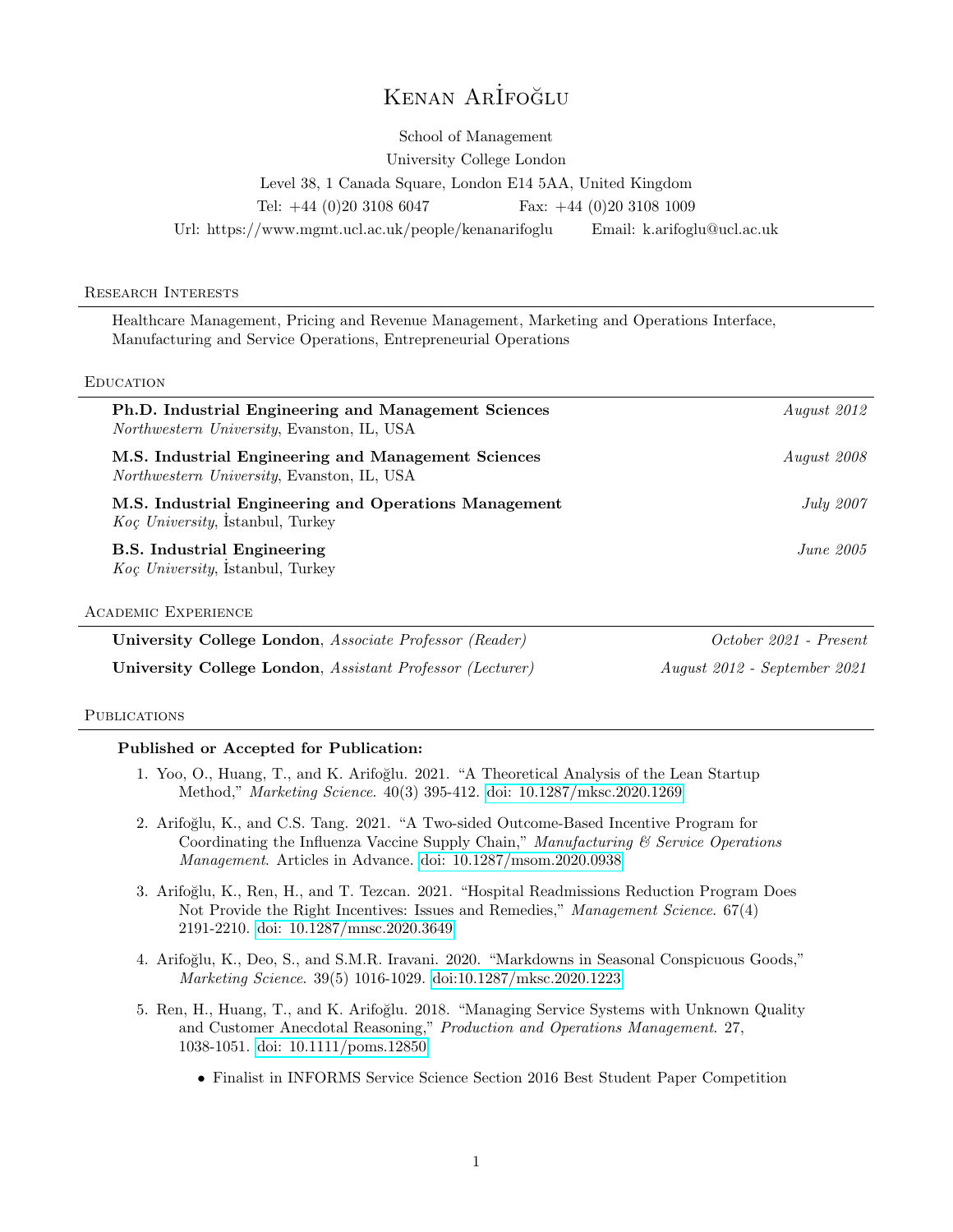- 6. Arifo˘glu, K., Deo, S., and S.M.R. Iravani. 2012. "Consumption Externality and Yield Uncertainty in the Influenza Vaccine Supply Chain: Interventions in Demand and Supply Sides," Management Science. 58(6), 1072-1091. [doi: 10.1287/mnsc.1110.1469](https://doi.org/10.1287/mnsc.1110.1469)
	- Finalist in M&SOM 2011 Student Paper Competition
	- Featured in Kellogg Insight
- 7. Arifoğlu, K., and S. Özekici. 2011. "Inventory Management with Random Supply and Imperfect Information: A Hidden Markov Model," International Journal of Production Economics. 134, 123-137. [doi: 10.1016/j.ijpe.2011.04.033](https://doi.org/10.1016/j.ijpe.2011.04.033)
- 8. Arifoğlu, K., and S. Özekici. 2010. "Optimal Policies for Inventory Systems with Finite Capacity and Partially Observed Markov-Modulated Demand and Supply Processes," European Journal of Operational Research. 204, 421-438. [doi: 10.1016/j.ejor.2009.10.029](https://doi.org/10.1016/j.ejor.2009.10.029)

## Working Papers:

- 1. Arifo˘glu, K., and C.S. Tang. 2020. "Luxury Brand Licensing: Competition and Reference Group Effects," Under first round review at Production and Operations Management. Available at SSRN: [doi: 10.2139/ssrn.3325513](https://dx.doi.org/10.2139/ssrn.3325513)
	- Featured in UCLA Anderson Review
- 2. Arifo˘glu, K., and S. Ozekici. 2020. "The Impact of Supply Availability on Base-Stock Levels," ¨ Under first round review at International Journal of Production Economics,

## Work in Progress:

- 1. Arifo˘glu, K., and E. Koca. 2020. "The Impact of Channel Structure on Luxury Brand Licensing," In preparation for submission to Marketing Science,
- 2. Arifoğlu, K., Ren, H., and T. Tezcan. 2020. "Care Coordination in a Decentralized Healthcare System under Yardstick-Type Regulations."

#### Honors and Awards

| <b>Finalist, M&amp;SOM Student Paper Competition</b>                                 | 2011      |  |
|--------------------------------------------------------------------------------------|-----------|--|
| Walter P. Murphy Fellowship, Northwestern University                                 | 2008      |  |
| Ranked 1st Among 47 in the College of Sciences, Kog University                       | 2007      |  |
| Graduate Fellowship, TÜBITAK (Turkish Scientific and Technical Research Association) | 2005-2007 |  |
| <b>Graduate Fellowship</b> , Koc University                                          | 2005-2007 |  |
| Ranked 3rd Among 36 in YAEM 2005 Undergraduate Student Project Competition, YAEM     |           |  |
| (Operations Research and Industrial Engineering Society in Turkey)                   | 2005      |  |
| Several Honors and Awards for Undergradute Studies, Kog University                   | 2001-2005 |  |
| <b>Undergraduate Fellowship, Koc University</b>                                      | 2001-2005 |  |

#### PHD STUDENT ADVISING

#### Hang Ren, PhD, June 2018

- Co-advised with Tingliang Huang
- Placement: Assistant Professor, George Mason University, School of Business, Washington DC, USA.

## Raj Prateek, PhD, July 2018

- Co-advised with Simcha Jong
- Placement: Assistant Professor, Indian Institute of Management, Bangalore, India.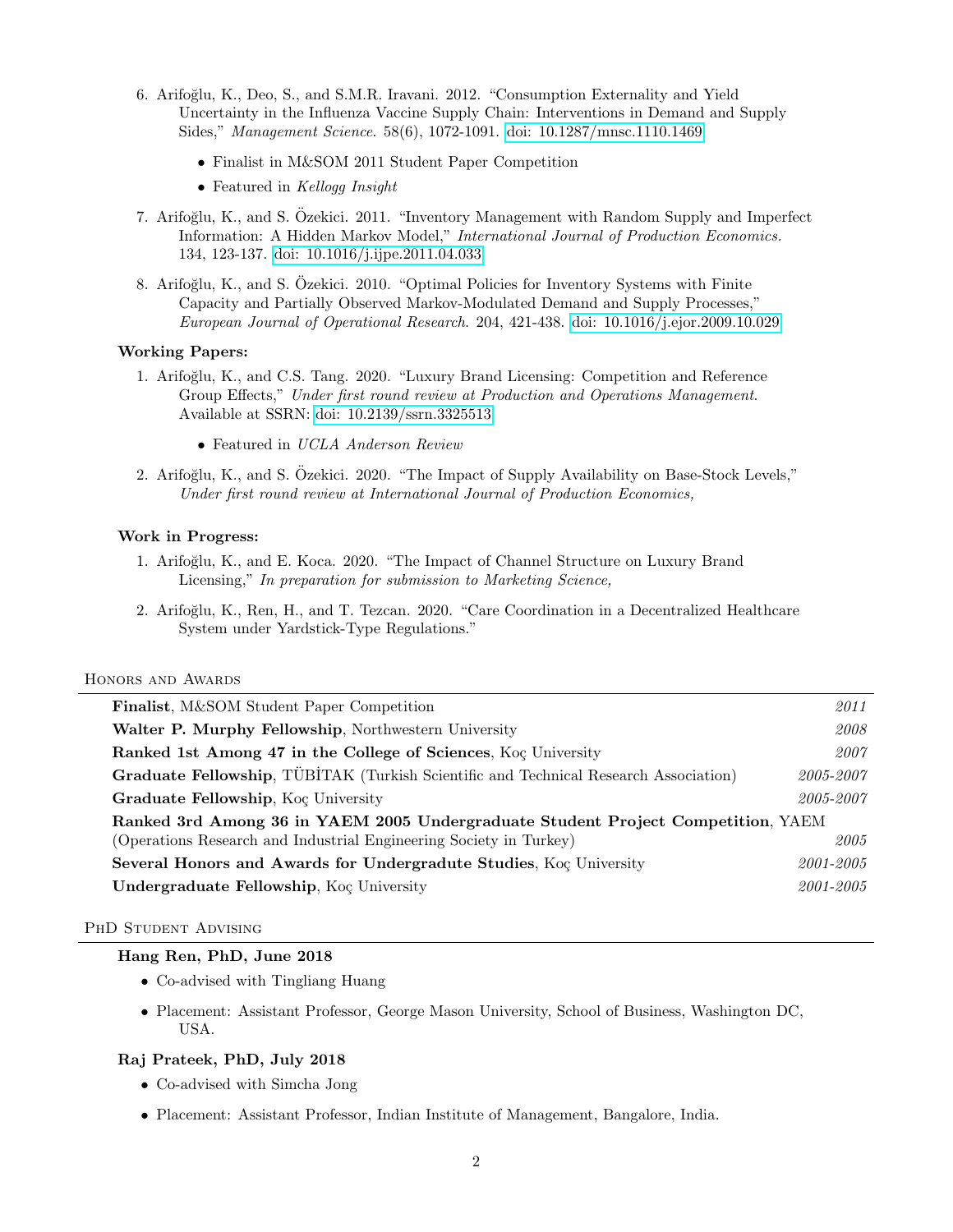| <b>Lecturer</b> , <i>Decision</i> & Risk Analysis, IMB and MM Programs at UCL                                                                                                                                            | 2013-2021 |
|--------------------------------------------------------------------------------------------------------------------------------------------------------------------------------------------------------------------------|-----------|
| <b>Lecturer</b> , <i>Co-taught Modeling in Operations Management</i> , PhD Program at UCL                                                                                                                                | 2012      |
| <b>Teaching Assistant,</b> Introduction to Probability and Statistics, Engineering Entrepreneurship,<br>and Service Operations Management, Undergraduate and MMM Programs at IEMS Department,<br>Northwestern University | 2008-2012 |

#### **SERVICE**

## Professional Service:

- M&SOM student paper competition review panel, 2020
- Session chair for INFORMS, M&SOM and POMS conferences

## Editorial Service:

- Served as Referee for: *Decision Sciences, European Journal of Operational Research*, International Journal of Production Economics, International Journal of Production Research, International Journal of Mathematics in Operational Research, Management Science, Manufacturing & Service Operations Management, Operations Research, Production and Operations Management
- Assistant Editor, Journal of Transactions on Operational Research, November 2006

## School and University Service:

- Faculty search committee at Operations & Technology Group, UCL School of Management
- PhD student search committee at Operations & Technology Group, UCL School of Management

## Professional Society Membership:

- The Institute for Operations Research and Management Sciences (INFORMS)
- Manufacturing and Service Operations Management Society (M&SOM)
- Production and Operations Management Society (POMS)

## Talks and Presentations

- Invited Talk: Carey Business School, John Hopkins University, Baltimore, MD, USA, March 2021, "Hospital Readmissions Reduction Program (HRRP) does not Provide the Right Incentive: Issues and Remedies."
- *Invited Talk:* INFORMS Annual Meeting, Washington, DC, USA, November 2020, "Hospital Readmissions Reduction Program (HRRP) does not Provide the Right Incentive: Issues and Remedies."
- *Invited Talk:* Department of Management, Johnson College of Business, Cornell University, Ithaca, NY, USA, July 2020, "Hospital Readmissions Reduction Program (HRRP) does not Provide the Right Incentive: Issues and Remedies."
- Invited Talk: POMS International Conference, Paris, France, June 2020, "Extending Luxury Brands via Licensing and Umbrella Branding: Control, Competition, and Reference Group Effects."
- Invited Talk: INFORMS Annual Meeting, Seattle, WA, USA, October 2019, "A Two-Sided Budget-Neutral Incentive Program for Coordinating an Influenza Vaccine Supply Chain With Endogenous Supply and Demand Under Uncertainty."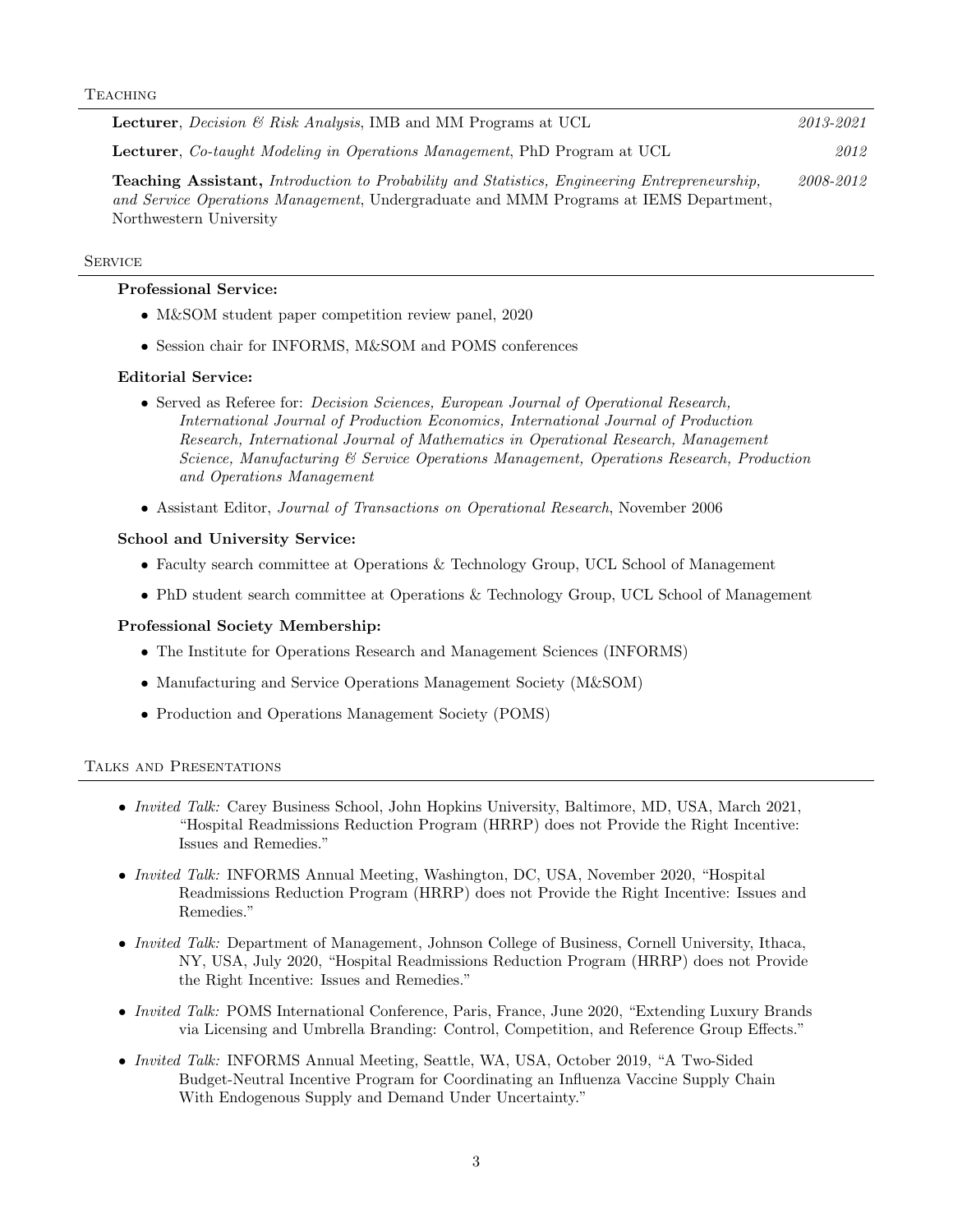- Invited Talk: INFORMS Annual Meeting, Seattle, WA, USA, October 2019, "Hospital Readmissions" Reduction Program (HRRP) does not Provide the Right Incentive: Issues and Remedies."
- Invited Talk: INFORMS Annual Meeting, Seattle, WA, USA, October 2019, "Luxury Brand Licensing: Free Money or Brand Dilution?"
- Invited Talk: Management Science and Operations, London Business School, September 2019, "Extending Luxury Brands via Licensing and Umbrella Branding: Control, Competition, and Reference Group Effects."
- MSOM, Singapore, July 2019, "Hospital Readmissions Reduction Program (HRRP) does not Provide the Right Incentive: Issues and Remedies."
- Invited Talk: Marketing Science, Rome, Italy, June 2019, "Luxury Brand Licensing: Free Money or Brand Dilution?"
- Invited Talk: Department of Management, Bogaziçi University, Istanbul, Turkey, April 2019, "Hospital Readmissions Reduction Program (HRRP) does not Provide the Right Incentive: Issues and Remedies."
- Invited Talk: Department of Industrial Engineering, Koç University, Istanbul, Turkey, April 2019, "Hospital Readmissions Reduction Program (HRRP) does not Provide the Right Incentive: Issues and Remedies."
- *Invited Talk:* Production and Operations Management Conference, Houston, TX, USA, May 2018, "Hospital Readmission Reduction Programs: Roleof YardstickCompetition and Limited Capacity"
- Invited Talk: INFORMS Annual Meeting, Nashville, TN, USA, November 2016, "The Hospital Readmission Reduction Programs: Coordinating Service Rate And Readmission Reduction Effort"
- Invited Talk: INFORMS International Conference, Kona, HI, USA, June 2016, "Service Systems with Uncertain Quality and Anecdotal Reasoning Customers."
- Invited Talk: Production and Operations Management Conference, Orlando, USA, May 2016, "Service Systems with Uncertain Quality and Anecdotal Reasoning Customers."
- Invited Talk: INFORMS Annual Meeting, Philadelphia, PA, USA, October 2015, "A Two-Sided Mechanism to Coordinate Influenza Vaccine Supply Chain."
- Invited Talk: APS conference, Istanbul, Turkey, July 2015, "Service Systems with Uncertain Quality and Boundedly Rational Customers."
- *Invited Talk:* SCM Workshop, Ankara, Turkey, June 2015, "Intertemporal Pricing and Strategic Rationing When Selling to Snobbish Consumers."
- Invited Talk: POM Conference, Washington, D.C., May 2015, "Brand Name Licensing in Conspicuous Markets."
- *Invited Talk:* INFORMS Annual Meeting, San Fransisco, CA, November 2014, "Intertemporal Pricing and Strategic Rationing When Selling to Snobbish Consumers."
- MSOM, Seattle, WA, June 2014, "Brand Name Licensing Strategies of Firms Selling Conspicuous Goods."
- *Invited Talk:* INFORMS Revenue Management and Pricing Conference, Istanbul, Turkey, June 2014, "Brand Name Licensing in Conspicuous Markets."
- *Invited Talk:* INFORMS Annual Meeting, Minneapolis, Minnesota, USA, October 2013, "Brand-Name Licensing when Selling to Snobs."